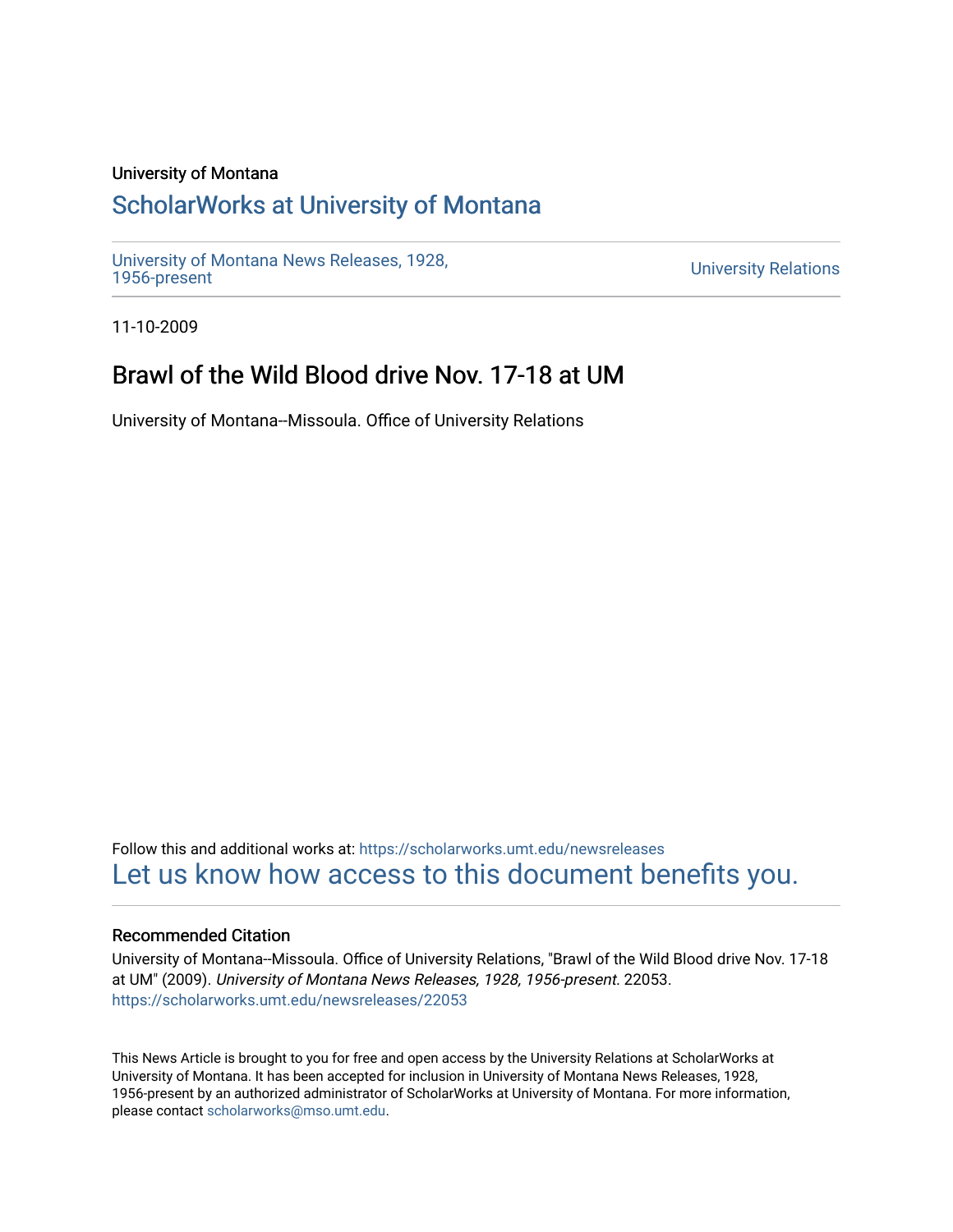

UNIVERSITY RELATIONS • MISSOULA. MT 59812 • 406.243.2522 • FAX: 406.243.4520

# <u>EWS RELEASE</u>

Nov. 10, 2009

**Contact:** UM Advocates, 406-243-5874; American Red Cross, 406-543-6695.

### **BRAWL OF THE WILD BLOOD DRIVE NOV. 17-18 AT UM**

#### **MISSOULA -**

The fourth annual Brawl of the Wild Blood Drive Challenge will take place at The University of Montana on Tuesday and Wednesday, Nov. 17-18.

The challenge pits UM donors against donors from Montana State University to see which school can collect the most donated blood for patients in need. The blood drive will take place from 10 a.m. to 4 p.m. both days in the University Center Ballroom, located on the third floor of the UC.

UM collected the most units of blood the first two years of the competition, but MSU came out on top last year, and the Brawl of the Wild blood drive traveling trophy now sits in Bobcat territory.

Help make the Grizzlies victorious this year by donating so the American Red Cross can meet the blood needs of accident victims, premature babies, surgery patients and others.

To make an appointment, go online to http://www.givelife.org and enter sponsor code "gogriz." Walk-ins are welcome. Positive ID is required to donate blood. Remember to eat a complete meal and drink plenty of water before donating blood. For eligibility questions, call 800-737-0902.